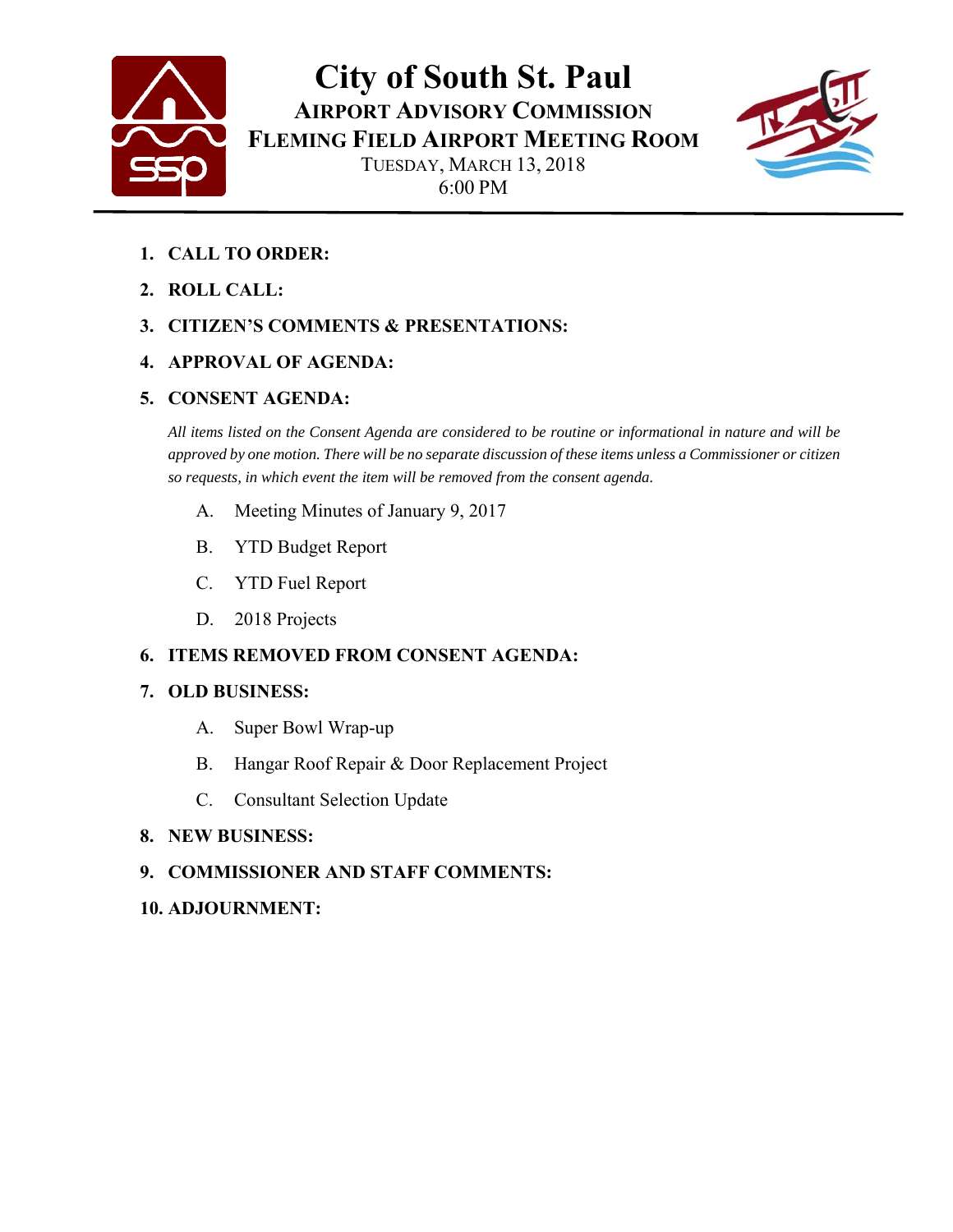

### **City of South St. Paul**

**AIRPORT ADVISORY COMMISSION**



### **FLEMING FIELD AIRPORT**

#### **MEETING MINUTES TUESDAY, JANUARY 9, 2018, 6:00 PM**

#### **1. CALL TO ORDER:**

Commissioner Adams called the Airport Advisory Commission Meeting to order at 6:15 PM on Tuesday, January 9, 2018.

#### **2. ROLL CALL:**

Present Ludwigson and Schoen (by phone), Gardner, Gesch, Hilger, and Reckinger.

Absent Francis and Sheridan

Also Present Joseph Carney, Interim Airport Manager

#### **3. CITIZEN'S COMMENTS & PRESENTATIONS**

There were three short briefings; one each by Bolton & Menk, Short Elliot and Hendrickson (SEH), and Tolz, King, Duvall, Anderson, and Associates (TKDA). These briefings were in conjunction with the opening of the bids for Consultancy for the airport. This process will be covered in depth in Item #8.

#### **4. APPROVAL OF AGENDA:**

Motion by Adams, seconded by Gardner to approve January 9, 2018, agenda as submitted.

Motion carried 7 ayes/0 nays

#### **5. CONSENT AGENDA:**

Motion by Gardner, seconded by Gesch to approve the Consent Agenda. Motion carried 7 ayes/0 nays

#### **6. ITEMS REMOVED FROM CONSENT AGENDA:**

None

#### **7. OLD BUSINESS:**

A. Super Bowl LII

Adams covered the Super Bowl AAC Committee meeting; That the CAP will be standing up and will have to staff throughout the time frame. There will be a specific person who will liaise with airport staff/commission members. The airport will be responsible for food as needed. It is hoped that CAP members will eat before and after their shifts (of 4 hours). The airport will purchase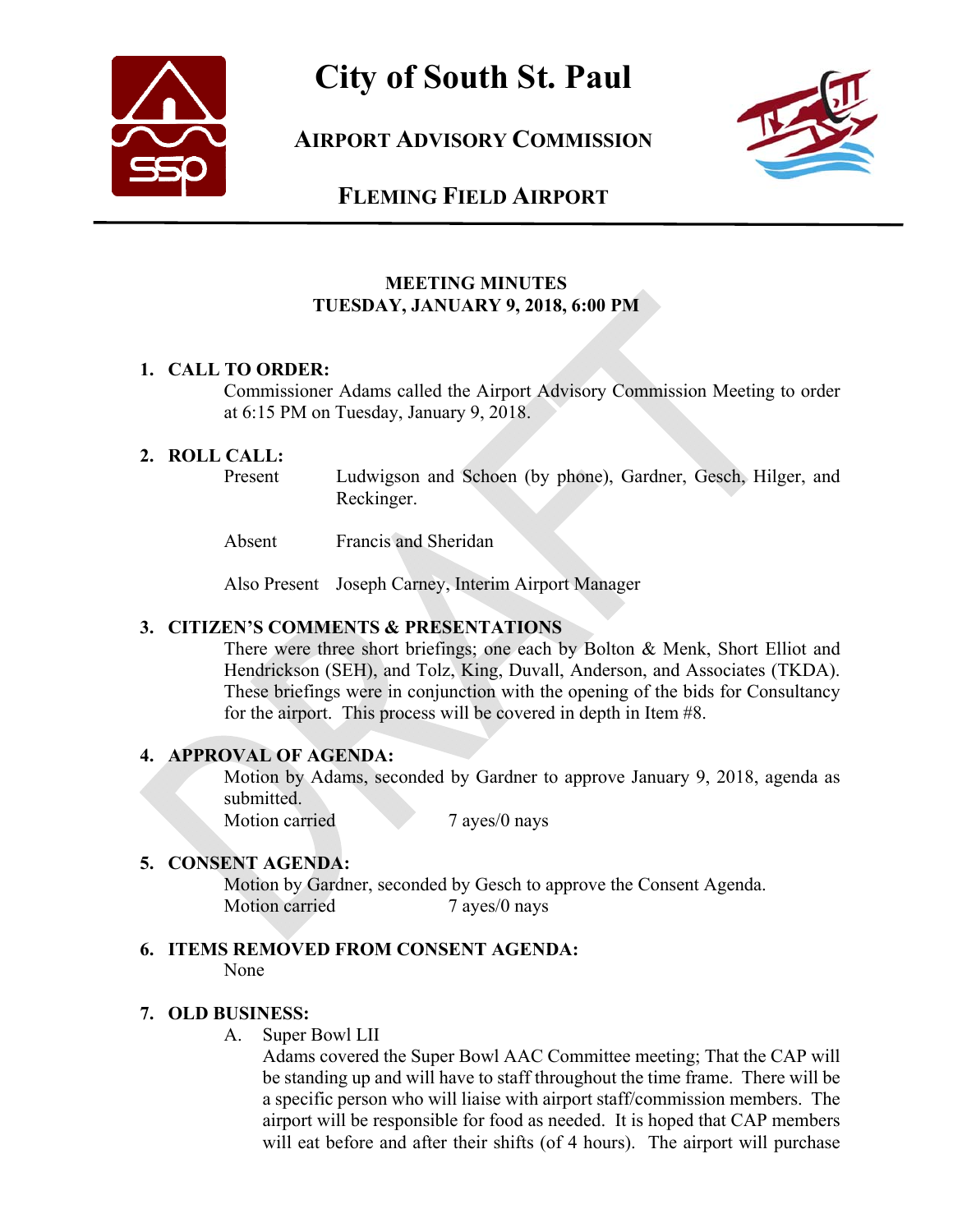water and AA Batteries for the CAP. Transportation of pilots/passengers was covered, the possibility of renting a van to accomplish the task was looked at. 100LL fuel truck on hand, single point fuel adapter availability – Wipaire will handle this. Aircraft that depart the runway/taxiway surface and procedures therein. Carney spoke to this – Must contact TRACON/Tower to request FSCO presence, then depending on severity will have to request plane skate or crane service thru TRACON.

B. Hangar roof Repair & Replacement

Carney briefed current status – waiting on weather to start replacing roofing. The door is in the budget but the money still needs to be covered (the difference between budget and actual cost). The plan is to do both at the same time.

#### **8. NEW BUSINESS:**

A. Consultant Selection

Carney discussed the plan. This is a process that must be conducted every five (5) years or when there is a major project, decided by the airport. There was a request for Statements of Qualification (SOQ) posted in the newspaper. Carney also contacted local engineering firms. There were three positive responses, listed in item #3. The briefings were short introductory statements. All Firms met the deadline (01/09/18 @ 1300) for submission of the SOQ. The next part of the process has been completed, an email with the electronic copy of the SOQ and a spreadsheet for calculation was sent to each commission member. These will be gathered and collated and a decision will be made by February 12, 2018, with a presentation to the city council on February 20, 2018.

#### **9. COMMISSIONER AND STAFF COMMENTS:**

Hilger asked if the city was conducting a salary review for the Airport Manager position. Ludwigson stated that City Administrator King mentioned that the HR would be conducting this.

#### **10. ADJOURNMENT:**

Motion made by Hilger, second by Reckinger to adjourn the Airport Advisory Commission meeting at 7:00 PM.

Motion carried 7 ayes/0 nays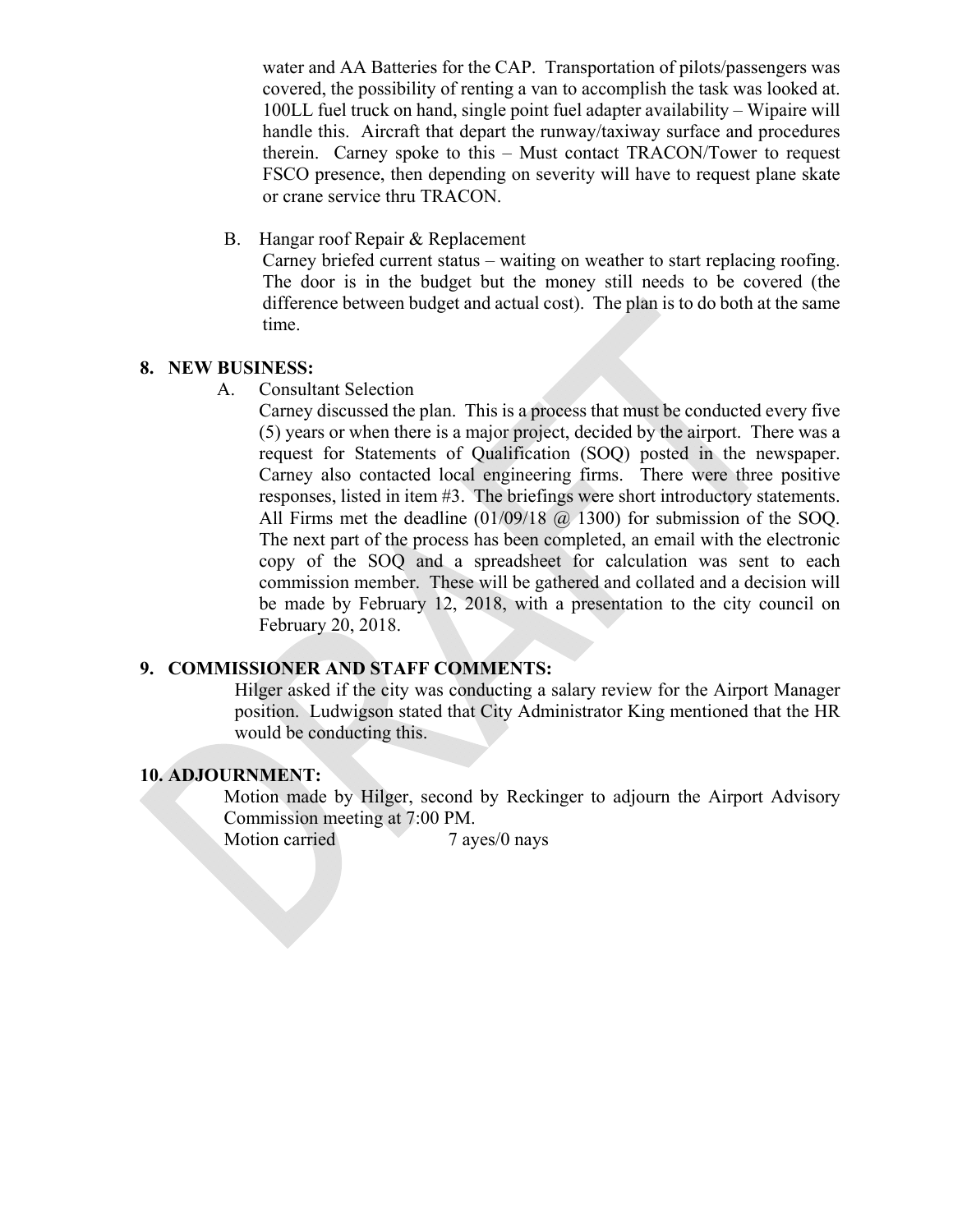

Date: March 7, 2018 To: Airport Advisory Commission

#### From: Joseph Carney, Interim Airport Manager

RE: YTD Budget Report – YTD 2018

#### **Airport Operating Fund**

The 2018 Airport Operating Revenues for February YTD are \$262,926.37; the Airport Operating Expenditures for February YTD are \$131,650.07. The February YTD net change is a surplus of \$131,276.30.

- Revenues
	- o Airport Fuel Receipts (4583) are currently at \$48,628.60 (9.44%).
	- o Land Lease (4585) is at \$150,190.78 (85.82%). Most land leases are due in March of each year with a few occurring throughout the remainder of the year.
	- o Aircraft parking Fees (4587) is at \$680 (12.36%).
	- o Airport Gate Cards (4590) is at \$165.00 (33.0%).
	- o Other (4672) shows an increase due to a portion of court restitution.
	- o Super Bowl (4595) is at \$4,784.25 which was unbudgeted, but in line with expectations.
- Expenses
	- o Insurance (6361) is at \$26,032.00 53.35%.
	- o Super Bowl Expenditures (6460) is at \$2,001.10 which was unbudgeted and incomplete.

### **Capital Improvement Fund**

The 2018 Airport Capital Revenues for February YTD are \$16,970.73; the Airport Operating Expenses for Februaryr YTD are \$0.00. The February YTD net change is a deficit of \$16,970.73.

- Impr Other Than Buildings (6530) The new loader is pending delivery, payment, and also reimbursement.
- Buildings Fixtures and Impr (6560) Items that remain uncertain are Bowstring Hangar Roof repairs and Hangar #5 door repair.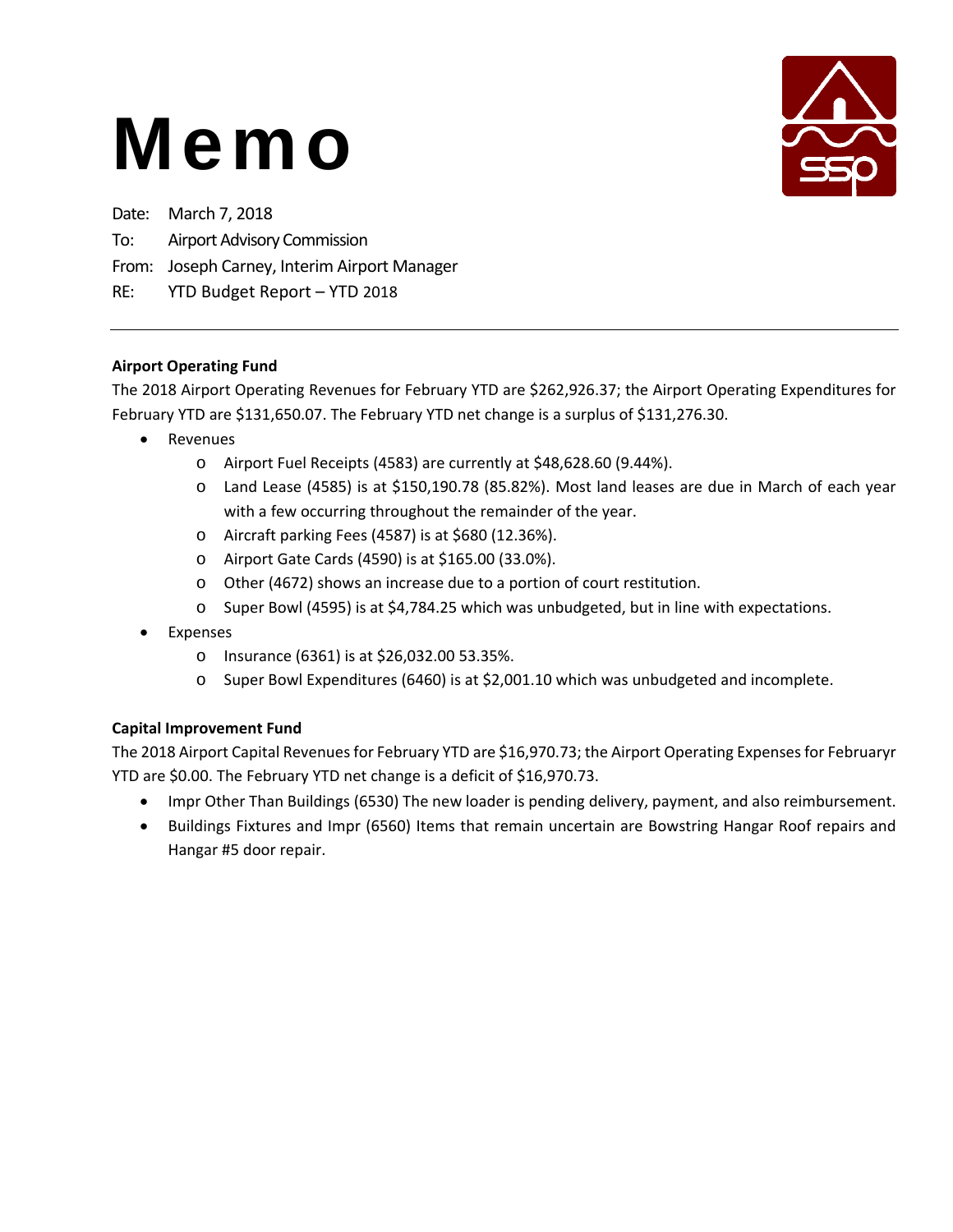#### **MONTHLY FINANCIAL REPORT**

**Year-to-Date August 2017**

| <b>Description</b>                 | 2017<br>Actual<br><b>Budget</b> | <b>August YTD</b><br>Actual<br>2017 | <b>Budget</b><br><b>Balance</b><br>2017 | Percent<br><b>Used</b><br>2017 | 2016<br>Actual<br><b>Budget</b> | <b>August YTD</b><br>Actual<br>2016 | Percent<br><b>Used</b><br>2016 |
|------------------------------------|---------------------------------|-------------------------------------|-----------------------------------------|--------------------------------|---------------------------------|-------------------------------------|--------------------------------|
| <b>20245 - AIRPORT</b>             |                                 |                                     |                                         |                                |                                 |                                     |                                |
| <b>REVENUES AND EXPENDITURES</b>   |                                 |                                     |                                         |                                |                                 |                                     |                                |
| <b>REVENUES</b>                    |                                 |                                     |                                         |                                |                                 |                                     |                                |
| <b>INTERGOVERNMENTAL</b>           |                                 |                                     |                                         |                                |                                 |                                     |                                |
| 4321 - AIRPORT OPERATIONS & MAINT  | (34,320.00)                     | (34,320.00)                         | 0.00                                    | 100.00%                        | (32,000.00)                     | (34, 320.00)                        | 107.25%                        |
| 4325 - STATE GRANTS AND AIDS       | (35,000.00)                     | 0.00                                | (35,000.00)                             | 0.00%                          | (40,000.00)                     | 0.00                                | 0.00%                          |
| <b>INTERGOVERNMENTAL</b>           | (69, 320.00)                    | (34, 320.00)                        | (35,000.00)                             | 49.51%                         | (72,000.00)                     | (34, 320.00)                        | 47.67%                         |
| <b>CHARGE FOR SERVICE</b>          |                                 |                                     |                                         |                                |                                 |                                     |                                |
| <b>GENERAL GOVERNMENT</b>          |                                 |                                     |                                         |                                |                                 |                                     |                                |
| 4411 - PILOT                       | (48, 460.00)                    | (32,640.28)                         | (15, 819.72)                            | 67.36%                         | (43, 435.00)                    | (30, 432.00)                        | 70.06%                         |
| 4413 - XEROX COPIES                | (10.00)                         | 0.00                                | (10.00)                                 | 0.00%                          | (10.00)                         | 0.00                                | 0.00%                          |
| <b>GENERAL GOVERNMENT</b>          | (48, 470.00)                    | (32,640.28)                         | (15,829.72)                             | 67.34%                         | (43, 445.00)                    | (30, 432.00)                        | 70.05%                         |
| <b>WAKOTA ARENA</b>                |                                 |                                     |                                         |                                |                                 |                                     |                                |
| 4510 - CONCESSION SALES            | (50.00)                         | (185.51)                            | 135.51                                  | 371.02%                        | 0.00                            | (120.00)                            |                                |
| <b>WAKOTA ARENA</b>                | (50.00)                         | (185.51)                            | 135.51                                  | 371.02%                        | 0.00                            | (120.00)                            |                                |
| <b>RENTS</b>                       |                                 |                                     |                                         |                                |                                 |                                     |                                |
| 4402 - RENT                        | (16,000.00)                     | (12, 460.93)                        | (3,539.07)                              | 77.88%                         | (8,652.00)                      | (8,903.31)                          | 102.90%                        |
| <b>RENTS</b>                       | (16,000.00)                     | (12, 460.93)                        | (3,539.07)                              | 77.88%                         | (8,652.00)                      | (8,903.31)                          | 102.90%                        |
| <b>AIRPORT</b>                     |                                 |                                     |                                         |                                |                                 |                                     |                                |
| 4581 - RENT OF HANGARS             | (197,050.00)                    | (121, 929.29)                       | (75, 120.71)                            | 61.88%                         | (200, 687.00)                   | (127, 932.01)                       | 63.75%                         |
| 4583 - AIRPORT FUEL RECEIPTS       | (625,000.00)                    | (334, 940.49)                       | (290, 059.51)                           | 53.59%                         | (638, 252.00)                   | (319, 100.63)                       | 50.00%                         |
| 4585 - LAND LEASE                  | (165, 250.00)                   | (146, 232.48)                       | (19,017.52)                             | 88.49%                         | (162, 238.00)                   | (133, 948.01)                       | 82.56%                         |
| 4586 - TEE HANGAR RENTAL           | (105,000.00)                    | (71, 155.20)                        | (33, 844.80)                            | 67.77%                         | (112, 265.00)                   | (68, 873.94)                        | 61.35%                         |
| 4587 - AIRCRAFT PARKING FEES       | (5,500.00)                      | (4,899.85)                          | (600.15)                                | 89.09%                         | (3,000.00)                      | (4, 150.00)                         | 138.33%                        |
| 4588 - AIRPORT RAMP FEES           | (1,500.00)                      | 0.00                                | (1,500.00)                              | 0.00%                          | (7,500.00)                      | (70.00)                             | 0.93%                          |
| 4590 - AIRPORT GATE CARD           | (500.00)                        | (1,567.38)                          | 1,067.38                                | 313.48%                        | (800.00)                        | (2,300.95)                          | 287.62%                        |
| 4591 - AIRPORT VENDING SALES       | (800.00)                        | (559.26)                            | (240.74)                                | 69.91%                         | (750.00)                        | (520.33)                            | 69.38%                         |
| 4592 - OTHER TRANSPORTATION        |                                 | (1,000.00)                          | 1,000.00                                |                                |                                 |                                     |                                |
| <b>AIRPORT</b>                     | (1,100,600.00)                  | (682, 283.95)                       | (418, 316.05)                           | 61.99%                         | (1, 125, 492.00)                | (656, 895.87)                       | 58.37%                         |
| <b>UTILITIES</b>                   |                                 |                                     |                                         |                                |                                 |                                     |                                |
| <b>CHARGES FOR SERVICES</b>        | (1, 165, 120.00)                | (727, 570.67)                       | (437, 549.33)                           | 62.45%                         | (1, 177, 589.00)                | (696, 351.18)                       | 59.13%                         |
| <b>INTEREST</b>                    |                                 |                                     |                                         |                                |                                 |                                     |                                |
| 4681 - UNREALIZED GAIN/LOSS ON INV |                                 | 0.00                                | 0.00                                    |                                |                                 | 0.00                                |                                |
| <b>INTEREST</b>                    |                                 | 0.00                                | 0.00                                    |                                |                                 | 0.00                                |                                |
| <b>MISCELLANEOUS</b>               |                                 |                                     |                                         |                                |                                 |                                     |                                |
| 4672 - OTHER                       | (500.00)                        | (52, 143.96)                        | 51,643.96                               | 10,428.79%                     | 0.00                            | (1,572.22)                          |                                |
| 4673 - CASH OVER/SHORT             |                                 | 0.34                                | (0.34)                                  |                                |                                 | 0.05                                |                                |
| 4675 - INSURANCE DIVIDEND          | (7,000.00)                      | 0.00                                | (7,000.00)                              | 0.00%                          | (7,000.00)                      | 0.00                                | 0.00%                          |
| 4677 - MISC REVENUE                |                                 | (27.41)                             | 27.41                                   |                                |                                 | (71.48)                             |                                |
| <b>MISCELLANEOUS</b>               | (7,500.00)                      | (52, 171.03)                        | 44,671.03                               | 695.61%                        | (7,000.00)                      | (1,643.65)                          | 23.48%                         |
| <b>OTHER FINANCING SOURCES</b>     |                                 |                                     |                                         |                                |                                 |                                     |                                |
| <b>REVENUES</b>                    | (1,241,940.00)                  | (814,061.70)                        | (427, 878.30)                           | 65.55%                         | (1, 256, 589.00)                | (732, 314.83)                       | 58.28%                         |
|                                    |                                 |                                     |                                         |                                |                                 |                                     |                                |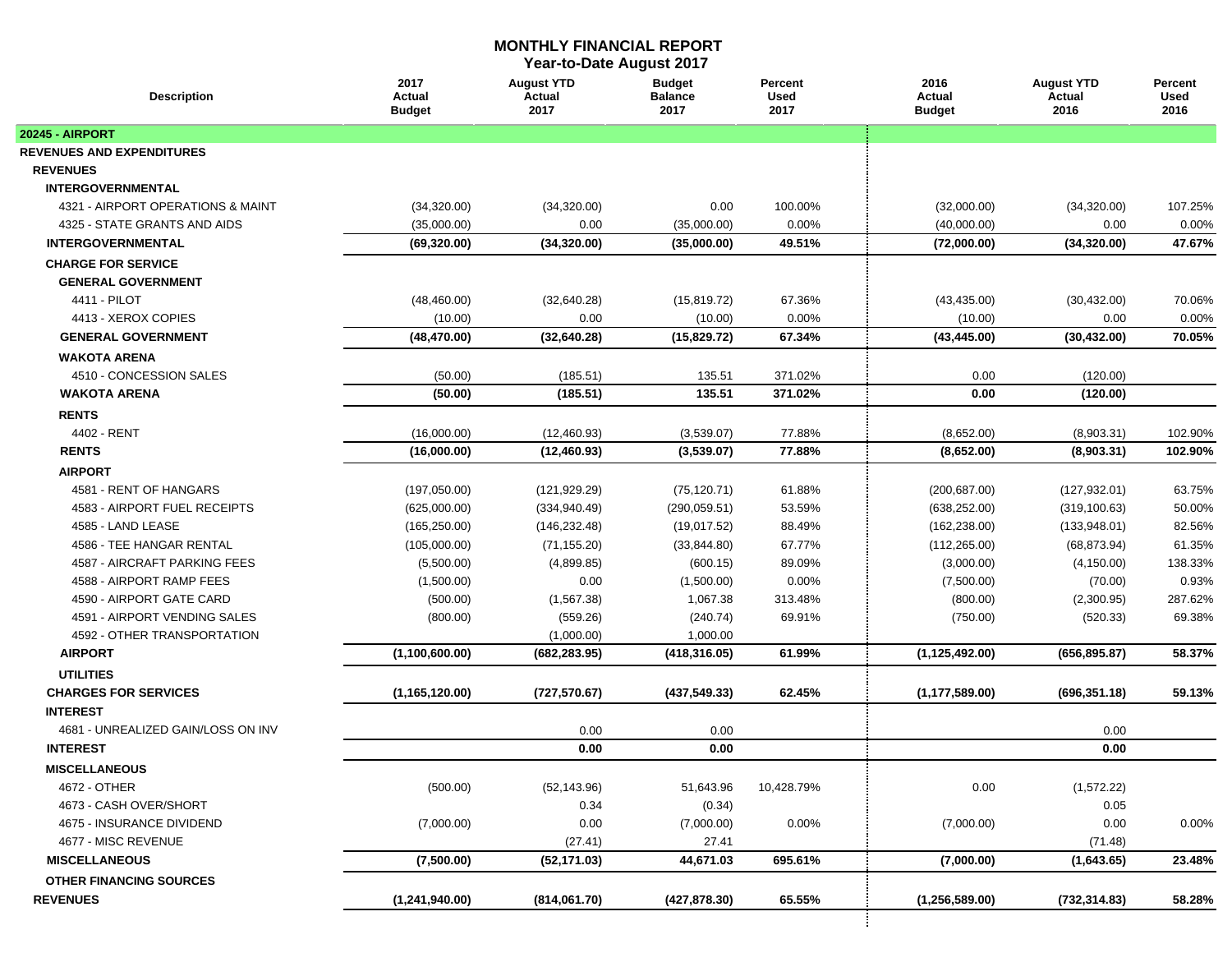#### **MONTHLY FINANCIAL REPORT Year-to-Date August 2017**

| <b>Description</b>                    | 2017<br>Actual<br>Budget | <b>August YTD</b><br>Actual<br>2017 | <b>Budget</b><br><b>Balance</b><br>2017 | Percent<br><b>Used</b><br>2017 | 2016<br>Actual<br><b>Budget</b> | <b>August YTD</b><br>Actual<br>2016 | Percent<br>Used<br>2016 |
|---------------------------------------|--------------------------|-------------------------------------|-----------------------------------------|--------------------------------|---------------------------------|-------------------------------------|-------------------------|
| <b>EXPENDITURES</b>                   |                          |                                     |                                         |                                |                                 |                                     |                         |
| <b>PERSONNEL SERVICES</b>             |                          |                                     |                                         |                                |                                 |                                     |                         |
| 6101 - FULL-TIME EMPLOYEES-REG        | 155,366.00               | 99,694.75                           | 55,671.25                               | 64.17%                         | 145,691.00                      | 93,903.45                           | 64.45%                  |
| 6102 - FULL-TIME EMPLOYEES-OVERTIME   | 2,000.00                 | 496.82                              | 1,503.18                                | 24.84%                         | 1,000.00                        | 776.36                              | 77.64%                  |
| 6104 - TEMPORARY EMPLOYEES-REG        | 15,500.00                | 10,204.93                           | 5,295.07                                | 65.84%                         | 14,658.00                       | 6,890.18                            | 47.01%                  |
| 6108 - ACCUMULATED VACATION/COMP LEAV | 1,600.00                 | 0.00                                | 1,600.00                                | 0.00%                          | 0.00                            | 0.00                                |                         |
| 6120 - EMPLOYER CONTR FOR RETIREMENT  | 24,832.00                | 15,674.39                           | 9,157.61                                | 63.12%                         | 23,067.00                       | 14,489.23                           | 62.81%                  |
| 6130 - EMPLOYER PAID INSURANCE        | 15,046.00                | 10,530.70                           | 4,515.30                                | 69.99%                         | 14,182.00                       | 9,990.44                            | 70.44%                  |
| 6140 - UNEMPLOYMENT COMP INS.         |                          | 1,033.12                            | (1,033.12)                              |                                |                                 | 0.00                                |                         |
| 6150 - WORKERS COMPENSATION           | 8,422.00                 | 5,039.25                            | 3,382.75                                | 59.83%                         | 8,422.00                        | 5,415.83                            | 64.31%                  |
| 6170 - EMPLOYER CONTR TO HCSP         | 2,786.00                 | 425.00                              | 2,361.00                                | 15.25%                         | 2,163.00                        | 402.75                              | 18.62%                  |
| <b>PERSONNEL SERVICES</b>             | 225,552.00               | 143,098.96                          | 82,453.04                               | 63.44%                         | 209,183.00                      | 131,868.24                          | 63.04%                  |
| <b>MATERIALS &amp; SUPPLIES</b>       |                          |                                     |                                         |                                |                                 |                                     |                         |
| 6201 - OFFICE SUPPLIES                | 1,500.00                 | 486.29                              | 1,013.71                                | 32.42%                         | 1,500.00                        | 565.32                              | 37.69%                  |
| 6220 - REPAIR & MAINTENANCE SUPPLIES  | 40,000.00                | 17,066.95                           | 22,933.05                               | 42.67%                         | 40,000.00                       | 11,414.53                           | 28.54%                  |
| 6240 - MINOR EQUIPMENT AND FURNITURE  | 58,000.00                | 37,108.39                           | 20,891.61                               | 63.98%                         | 2,100.00                        | 649.99                              | 30.95%                  |
| 6245 - CLOTHING ALLOWANCE             |                          | 0.00                                | 0.00                                    |                                |                                 |                                     |                         |
| 6250 - MERCHANDISE FOR RESALE         | 450,000.00               | 274,635.72                          | 175,364.28                              | 61.03%                         | 516,633.00                      | 236,414.15                          | 45.76%                  |
| <b>MATERIALS &amp; SUPPLIES</b>       | 549,500.00               | 329.297.35                          | 220,202.65                              | 59.93%                         | 560,233.00                      | 249,043.99                          | 44.45%                  |
| <b>SERVICES AND OTHER CHARGES</b>     |                          |                                     |                                         |                                |                                 |                                     |                         |
| 6302 - PROFESSIONAL SERVICES          | 15,000.00                | 20,621.24                           | (5,621.24)                              | 137.47%                        | 14,200.00                       | 10,935.41                           | 77.01%                  |
| 6331 - CONFERENCES, TRAINING, TRAVEL  | 5,000.00                 | 1,295.02                            | 3,704.98                                | 25.90%                         | 3,800.00                        | 651.46                              | 17.14%                  |
| 6341 - ADVERTISING                    | 7,000.00                 | 2,911.00                            | 4,089.00                                | 41.59%                         | 6,325.00                        | 3,263.00                            | 51.59%                  |
| 6361 - INSURANCE                      | 50,786.00                | 32,433.86                           | 18,352.14                               | 63.86%                         | 50,786.00                       | 41,114.87                           | 80.96%                  |
| 6371 - REPAIRS & MAINT CONTRACTUAL    | 129,000.00               | 7,065.90                            | 121,934.10                              | 5.48%                          | 76,000.00                       | 7,371.06                            | 9.70%                   |
| 6374 - ADMINISTRATION SUPPORT FEE     | 71,686.00                | 47,912.00                           | 23,774.00                               | 66.84%                         | 62,709.00                       | 41,808.00                           | 66.67%                  |
| 6378 - COPIER MAINTENANCE AGREEMENT   | 450.00                   | 230.64                              | 219.36                                  | 51.25%                         | 450.00                          | 342.18                              | 76.04%                  |
| 6379 - CONT SERV/REFUSE & SANITATION  | 750.00                   | 420.65                              | 329.35                                  | 56.09%                         | 600.00                          | 406.00                              | 67.67%                  |
| 6380 - CENTRAL GARAGE MAINT. CHARGE   | 15,959.00                | 10,640.00                           | 5,319.00                                | 66.67%                         | 13,877.00                       | 9,256.00                            | 66.70%                  |
| 6385 - UTILITY SERVICE                | 20,500.00                | 10,180.79                           | 10,319.21                               | 49.66%                         | 19,775.00                       | 9,915.91                            | 50.14%                  |
| 6388 - TECHNOLOGY EQUIP CHARGE        | 632.00                   | 424.00                              | 208.00                                  | 67.09%                         | 40.00                           | 29.00                               | 72.50%                  |
| 6390 - POSTAGE AND TELEPHONE          | 5,750.00                 | 2,884.03                            | 2,865.97                                | 50.16%                         | 5,000.00                        | 3,009.81                            | 60.20%                  |
| <b>SERVICES AND OTHER CHARGES</b>     | 322,513.00               | 137,019.13                          | 185,493.87                              | 42.48%                         | 253,562.00                      | 128,102.70                          | 50.52%                  |
| <b>CAPITAL OUTLAY</b>                 |                          |                                     |                                         |                                |                                 |                                     |                         |
| 6560 - BUILDING FIXTURES AND IMPRS    | 0.00                     | 0.00                                | 0.00                                    |                                | 0.00                            | 0.00                                |                         |
| 6572 - COMPUTER SOFTWARE              | 2,500.00                 | 3,768.85                            | (1,268.85)                              | 150.75%                        | 7,500.00                        | 0.00                                | 0.00%                   |
| <b>CAPITAL OUTLAY</b>                 | 2,500.00                 | 3,768.85                            | (1, 268.85)                             | 150.75%                        | 7,500.00                        | 0.00                                | 0.00%                   |
| <b>MISCELLANEOUS</b>                  |                          |                                     |                                         |                                |                                 |                                     |                         |
| 6412 - CREDIT CARD/ACH/BANK FEE       |                          | 142.55                              | (142.55)                                |                                |                                 | 58.85                               |                         |
| 6453 - REMITTANCE OF REV/OTHER        | 800.00                   | 425.00                              | 375.00                                  | 53.13%                         | 650.00                          | 455.00                              | 70.00%                  |
| 6471 - DUES & SUBSCRIPTIONS           | 1,250.00                 | 1,364.00                            | (114.00)                                | 109.12%                        | 470.00                          | 1,335.25                            | 284.10%                 |
| <b>MISCELLANEOUS</b>                  | 2,050.00                 | 1,931.55                            | 118.45                                  | 94.22%                         | 1,120.00                        | 1,849.10                            | 165.10%                 |
| <b>DEBT SERVICE</b>                   |                          |                                     |                                         |                                |                                 |                                     |                         |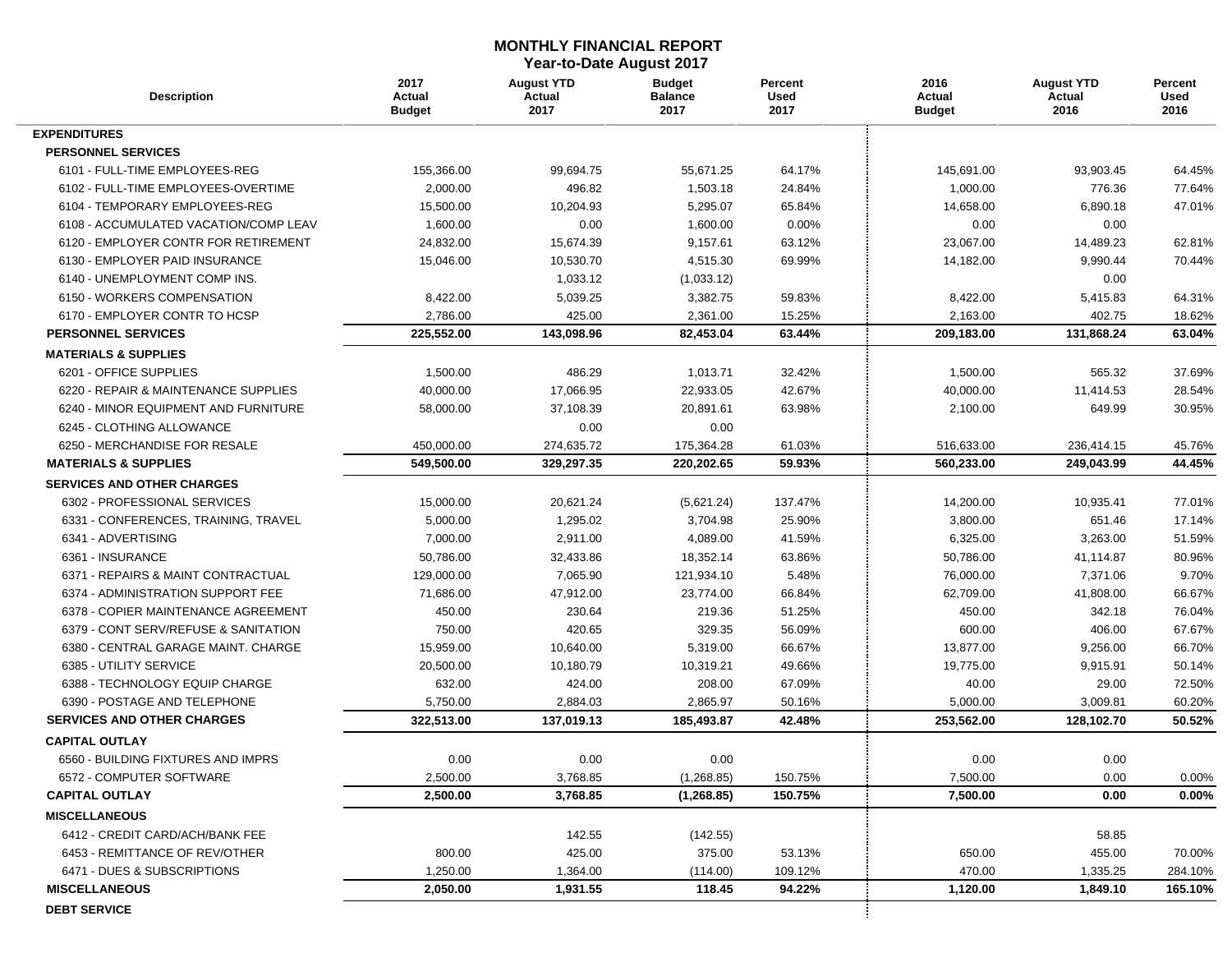#### **MONTHLY FINANCIAL REPORT Year-to-Date August 2017**

 $\overline{\phantom{a}}$ 

| <b>Description</b>                        | 2017<br>Actual<br><b>Budget</b> | <b>August YTD</b><br>Actual<br>2017 | <b>Budget</b><br><b>Balance</b><br>2017 | Percent<br>Used<br>2017 | 2016<br>Actual<br><b>Budget</b> | <b>August YTD</b><br>Actual<br>2016 | Percent<br>Used<br>2016 |
|-------------------------------------------|---------------------------------|-------------------------------------|-----------------------------------------|-------------------------|---------------------------------|-------------------------------------|-------------------------|
| 6602 - OTHER LONG TERM DEBT-PRINCIPAL     | 3,130.00                        | 6,258.22                            | (3, 128.22)                             | 199.94%                 | 38,656.00                       | 25,032.64                           | 64.76%                  |
| 6612 - INTEREST EXPENSE                   | 15,000.00                       | 4,666.09                            | 10,333.91                               | 31.11%                  | 15,000.00                       | 5,661.23                            | 37.74%                  |
| <b>DEBT SERVICE</b>                       | 18.130.00                       | 10,924.31                           | 7,205.69                                | 60.26%                  | 53,656.00                       | 30.693.87                           | 57.20%                  |
| <b>TRANSFERS</b>                          |                                 |                                     |                                         |                         |                                 |                                     |                         |
| 6719 - TRANSFER TO CAPITAL PROJECT FU     | 103.750.00                      | 0.00                                | 103.750.00                              | $0.00\%$                | 46,500.00                       | 0.00                                | $0.00\%$                |
| <b>TRANSFERS</b>                          | 103,750.00                      | 0.00                                | 103.750.00                              | $0.00\%$                | 46,500.00                       | 0.00                                | $0.00\%$                |
| <b>EXPENDITURES</b>                       | 1,223,995.00                    | 626.040.15                          | 597.954.85                              | 51.15%                  | 1,131,754.00                    | 541.557.90                          | 47.85%                  |
| <b>REVENUES OVER (UNDER) EXPENDITURES</b> | (17,945.00)                     | (188, 021.55)                       | 170,076.55                              | 1,047.77%               | (124, 835.00)                   | (190, 756.93)                       | 152.81%                 |
|                                           |                                 |                                     |                                         |                         |                                 |                                     |                         |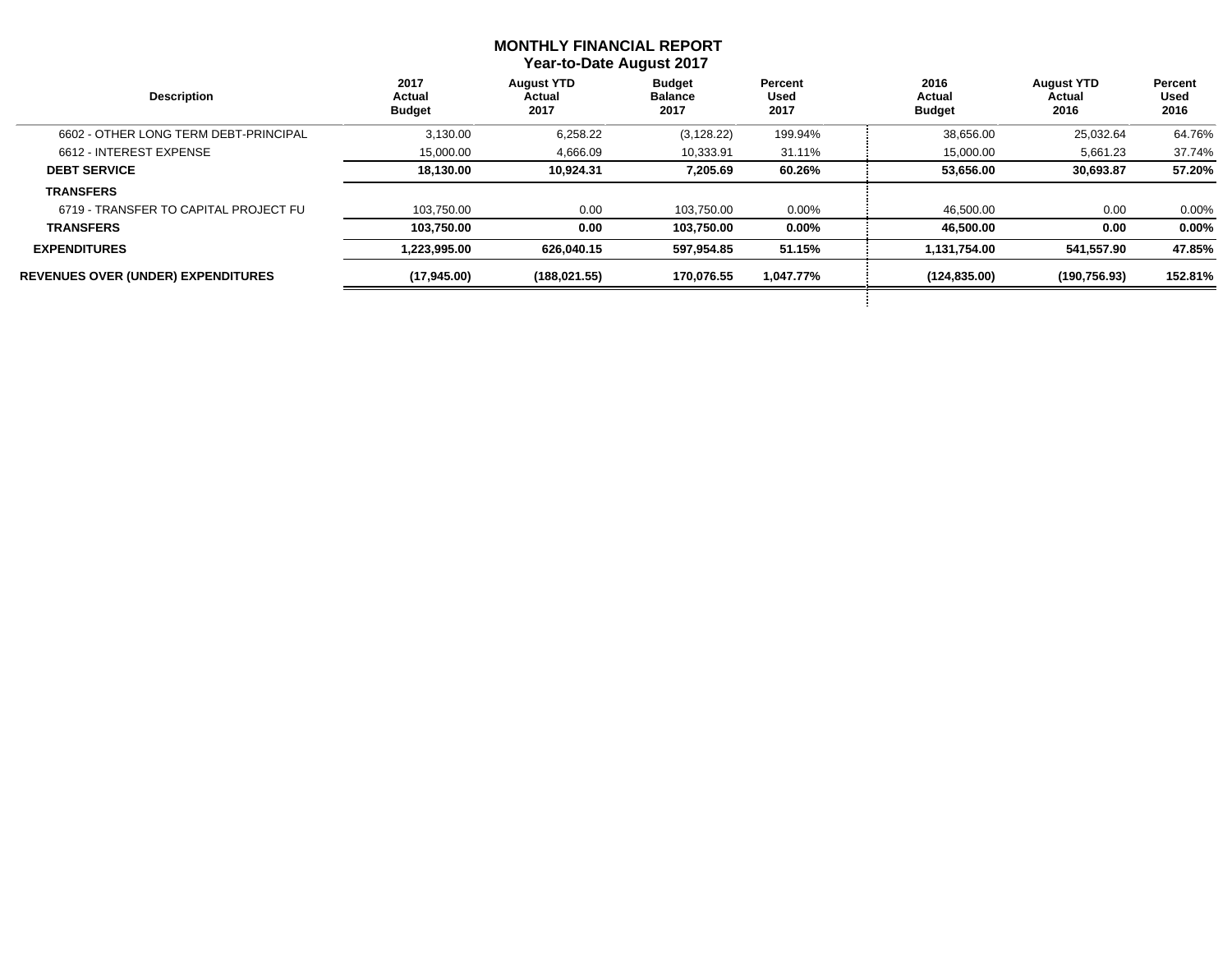#### **MONTHLY FINANCIAL REPORT**

**Year-to-Date February 2018**

| <b>Description</b>                  | 2018<br>Actual<br><b>Budget</b> | <b>February YTD</b><br>Actual<br>2018 | <b>Budget</b><br><b>Balance</b><br>2018 | Percent<br><b>Used</b><br>2018 | 2017<br>Actual<br><b>Budget</b> | <b>February YTD</b><br>Actual<br>2017 | Percent<br><b>Used</b><br>2017 |
|-------------------------------------|---------------------------------|---------------------------------------|-----------------------------------------|--------------------------------|---------------------------------|---------------------------------------|--------------------------------|
| 40404 - AIRPORT CAPITAL FUND        |                                 |                                       |                                         |                                |                                 |                                       |                                |
| <b>REVENUES AND EXPENDITURES</b>    |                                 |                                       |                                         |                                |                                 |                                       |                                |
| <b>REVENUES</b>                     |                                 |                                       |                                         |                                |                                 |                                       |                                |
| <b>INTERGOVERNMENTAL</b>            |                                 |                                       |                                         |                                |                                 |                                       |                                |
| 4302 - FEDERAL GRANTS - OTHER       | (270,000.00)                    |                                       | (270,000.00)                            |                                | (202, 500.00)                   | 0.00                                  | 0.00%                          |
| 4325 - STATE GRANTS AND AIDS        | (45,500.00)                     |                                       | (45,500.00)                             |                                | (193, 250.00)                   | 21,407.48                             | $-11.08%$                      |
| <b>INTERGOVERNMENTAL</b>            | (315,500.00)                    |                                       | (315, 500.00)                           |                                | (395,750.00)                    | 21,407.48                             | $-5.41%$                       |
| <b>CHARGE FOR SERVICE</b>           |                                 |                                       |                                         |                                |                                 |                                       |                                |
| <b>RENTS</b>                        |                                 |                                       |                                         |                                |                                 |                                       |                                |
| <b>AIRPORT</b>                      |                                 |                                       |                                         |                                |                                 |                                       |                                |
| 4572 - USER IMPROVEMENT FEES        |                                 | (14, 787.50)                          | 14,787.50                               |                                | 0.00                            | 0.00                                  |                                |
| <b>AIRPORT</b>                      |                                 | (14, 787.50)                          | 14,787.50                               |                                | 0.00                            | 0.00                                  |                                |
| <b>CHARGES FOR SERVICES</b>         |                                 | (14, 787.50)                          | 14,787.50                               |                                | 0.00                            | 0.00                                  |                                |
| SPECIAL ASSESSMENTS                 |                                 |                                       |                                         |                                |                                 |                                       |                                |
| 4657 - OTHER ASSESSMENTS            |                                 | (2, 183.23)                           | 2,183.23                                |                                |                                 | (2, 183.23)                           |                                |
| <b>SPECIAL ASSESSMENTS</b>          |                                 | (2, 183.23)                           | 2,183.23                                |                                |                                 | (2, 183.23)                           |                                |
| <b>INTEREST</b>                     |                                 |                                       |                                         |                                |                                 |                                       |                                |
| <b>OTHER FINANCING SOURCES</b>      |                                 |                                       |                                         |                                |                                 |                                       |                                |
| 4920 - INTERFUND OPERATING TRANSFER | (49,500.00)                     |                                       | (49,500.00)                             |                                | (103,750.00)                    | 0.00                                  | 0.00%                          |
| <b>OTHER FINANCING SOURCES</b>      | (49,500.00)                     |                                       | (49,500.00)                             |                                | (103,750.00)                    | 0.00                                  | 0.00%                          |
| <b>REVENUES</b>                     | (365,000.00)                    | (16, 970.73)                          | (348, 029.27)                           | 4.65%                          | (499, 500.00)                   | 19,224.25                             | $-3.85%$                       |
|                                     |                                 |                                       |                                         |                                |                                 |                                       |                                |
| <b>EXPENDITURES</b>                 |                                 |                                       |                                         |                                |                                 |                                       |                                |
| <b>SERVICES AND OTHER CHARGES</b>   |                                 |                                       |                                         |                                |                                 |                                       |                                |
| <b>CAPITAL OUTLAY</b>               |                                 |                                       |                                         |                                |                                 |                                       |                                |
| 6530 - IMPR OTHER THAN BUILDING     | 65,000.00                       |                                       | 65,000.00                               |                                | 225,000.00                      | 0.00                                  | 0.00%                          |
| 6560 - BUILDING FIXTURES AND IMPRS  | 300,000.00                      |                                       | 300,000.00                              |                                | 260,000.00                      | 0.00                                  | 0.00%                          |
| 6580 - OTHER EQUIPMENT              |                                 |                                       |                                         |                                | 14,500.00                       | 0.00                                  | 0.00%                          |
| <b>CAPITAL OUTLAY</b>               | 365,000.00                      |                                       | 365,000.00                              |                                | 499,500.00                      | 0.00                                  | 0.00%                          |
| <b>MISCELLANEOUS</b>                |                                 |                                       |                                         |                                |                                 |                                       |                                |
| <b>DEBT SERVICE</b>                 |                                 |                                       |                                         |                                |                                 |                                       |                                |
| 6612 - INTEREST EXPENSE             | 15,000.00                       |                                       | 15,000.00                               |                                | 15,000.00                       | 0.00                                  | 0.00%                          |
| <b>DEBT SERVICE</b>                 | 15,000.00                       |                                       | 15,000.00                               |                                | 15,000.00                       | 0.00                                  | 0.00%                          |
| <b>EXPENDITURES</b>                 | 380,000.00                      |                                       | 380.000.00                              |                                | 514,500.00                      | 0.00                                  | 0.00%                          |
| REVENUES OVER (UNDER) EXPENDITURES  | 15,000.00                       | (16, 970.73)                          | 31,970.73                               | $-113.14%$                     | 15,000.00                       | 19,224.25                             | 128.16%                        |
|                                     |                                 |                                       |                                         |                                |                                 |                                       |                                |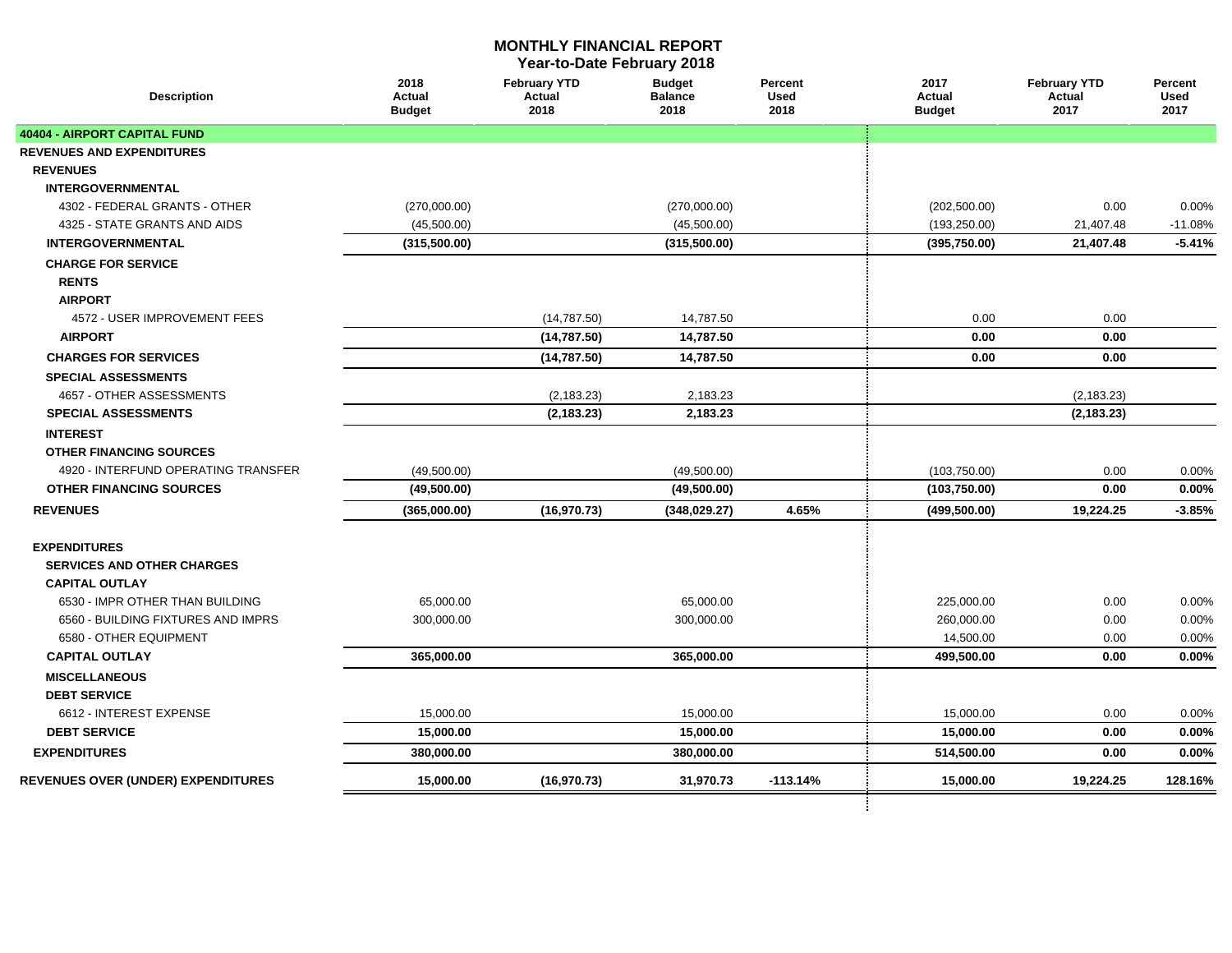

| Date: March 7, 2018                          |
|----------------------------------------------|
| To: Airport Advisory Commission              |
| From: Joseph Carney, Interim Airport Manager |
| RE: YTD Fuel Report - Quarter 1, 2018        |

#### **Overview**

The 2018 total fuel sales by gallon through February 28<sup>th</sup> are below 2017 by 6% and compared to the 5-YR average, are down 17%.

- January 100LL was up 26%, 91UL was up 64%, and Jet A was up 53%
- February: 100LL was down 44%, 91UL was down 61%, and Jet A was up 4%3
- Quarter 1: 100LL was down 49%, 91UL was down 32%, and Jet A was up 28% (thru 3/7/18)



The charts above are not all-inclusive but provide a brief snapshot of Fleming Field and the relation to other regional airports' pricing. All prices collected are displayed in the chart, excluding consistently high prices that skewed the data. Differences in Full Service, Self Service, or Assisted Service were not separated out as it is reasonable to compare the different price points within the region. Additional details are shown on the spreadsheet included with this memo.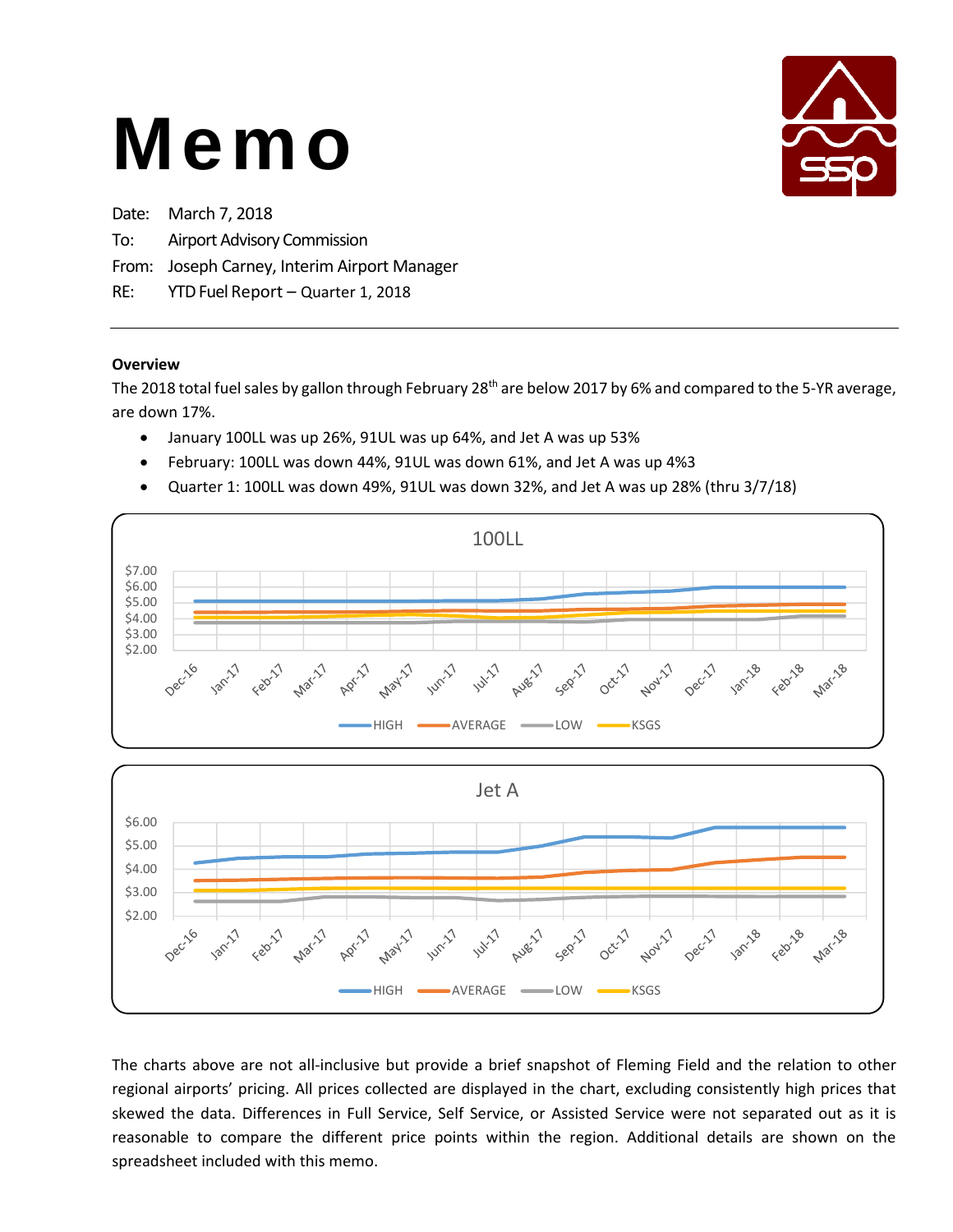

Date: March 7, 2018

- To: Airport Advisory Commission
- From: Joseph Carney, Interim Airport Manager

RE: 2018 Projects

#### **Overview**

Enclosed there is a list of projects that were completed in 2018. This can be any number of items including but not limited to equipment acquisitions, tests or studies, awards, projects, programs, events, and many others. A calendar of upcoming events has also been included for reference as well.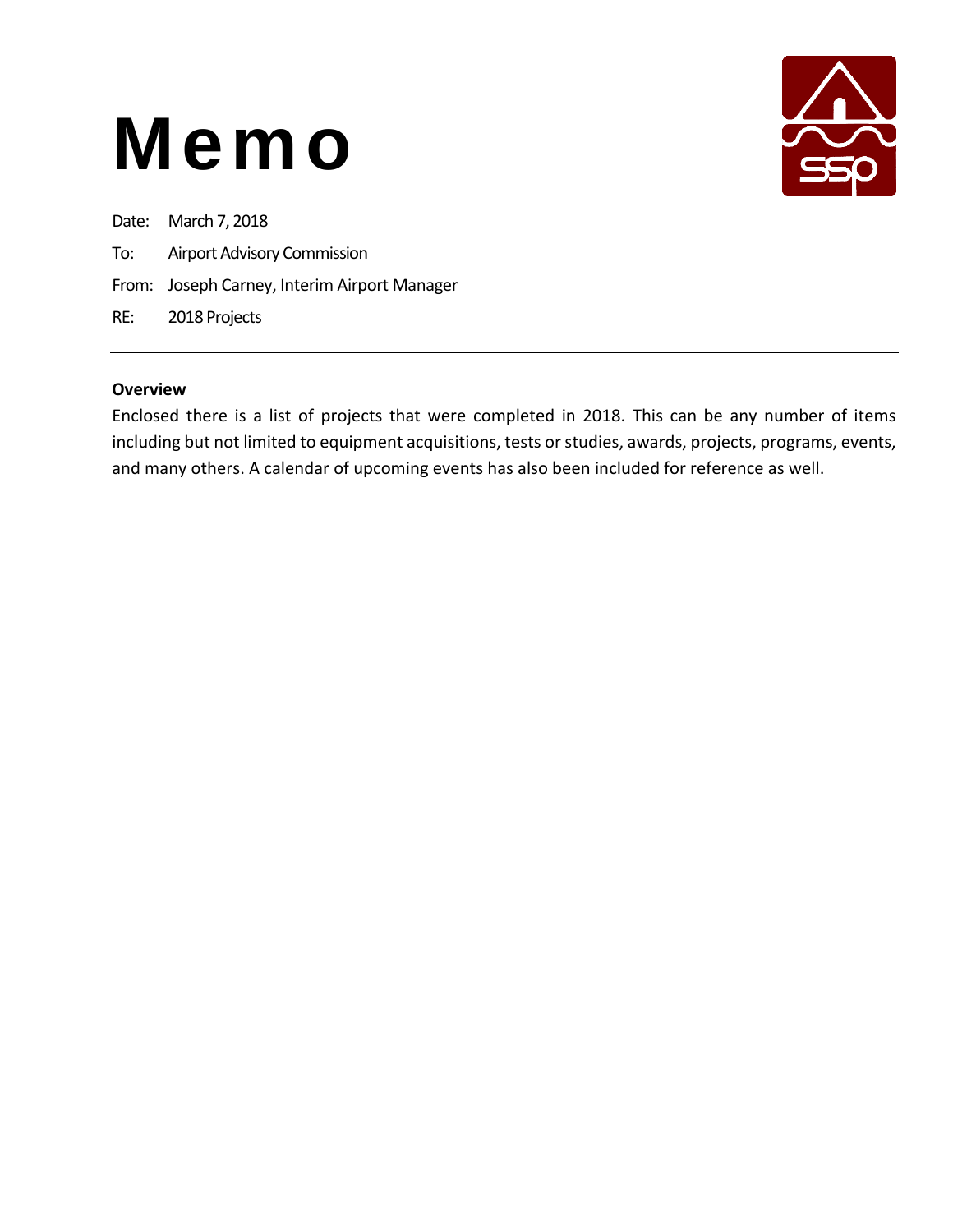

### 2017 Projects

#### •Loader and Attachment Replacement

- •July 6, 2017: Submitted State and FAA Grant Application
- •August 21, 2017: State and Federal Grants approved by the City Council.
- •Final Approval from MnDOT
- •Submit Notice to Proceed to Caterpillar
- •Delivery Date: December 19th, 2017
- •Submit closeout / request for payment from FAA/MnDOT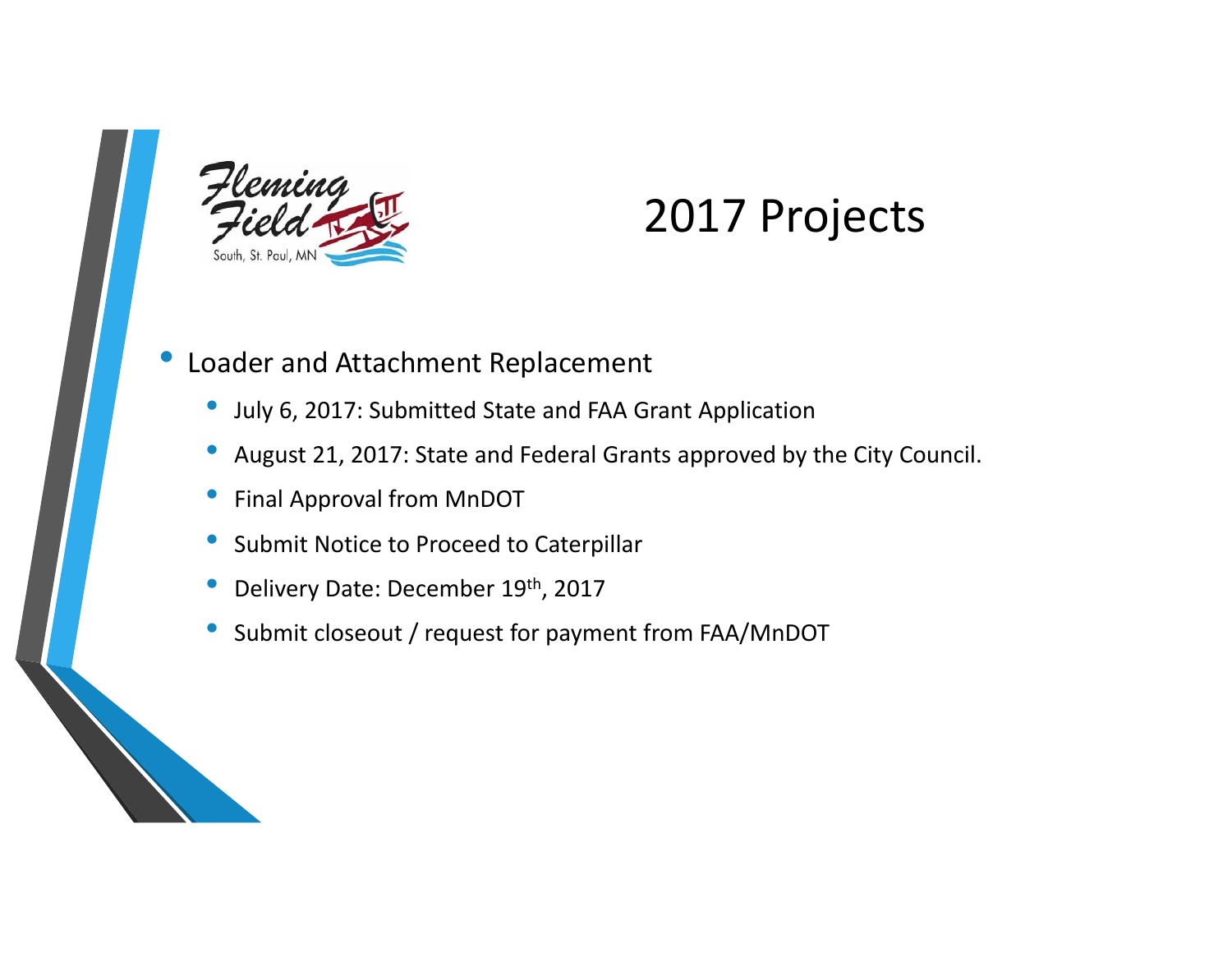

### 2017 Projects (Continued)

- • Other Buildings & Improvements
	- •Replace Sliding Doors on Hangar #5
	- •Roof Replacement on four Bowstring Hangars
	- • Due to a recent storm, League of Minnesota Cities was out to review damage and will be covering some of the expenses.
	- •October 22 – Posted RFP
	- • Awarded to All Elements
		- •Anticipated start date Early Spring
- • Hangar 5 Door
	- •Replace door with Schwiess Bi‐Fold Door
	- •November Posted RFP for demo of current door
	- •Aequo will be contractor for demo and recladding of door/building.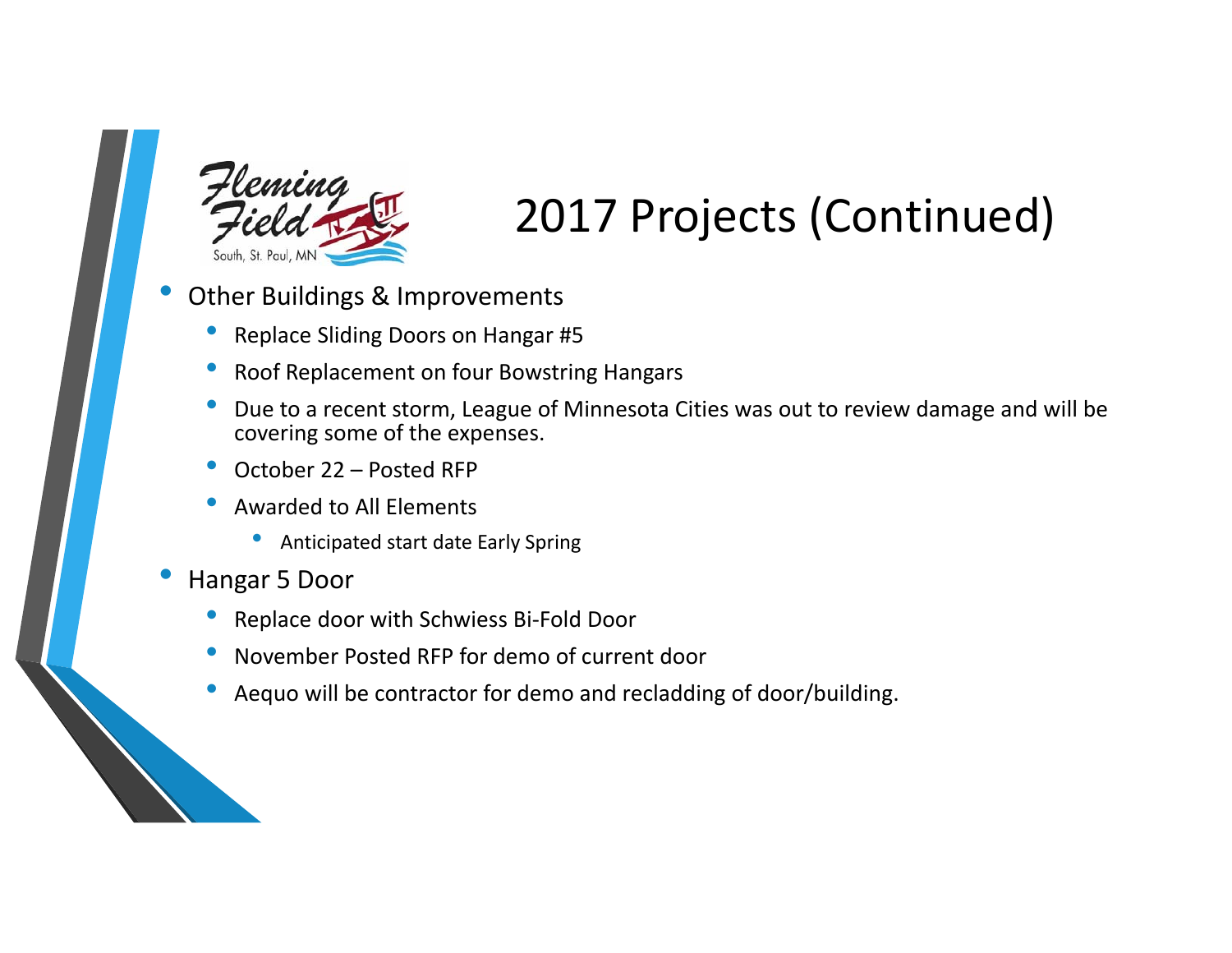

### 2018 Projects (Continued)

#### •Consultant selection process

- •Request for Statement of Qualifications (advertisement)
- •Company introductions 1/9/18
- •Documentation emailed to commission members
- •**Selection currently set for 2/12/18**
- •**•** Selection Process pending further selection using new set of personnel
- $\bullet$ **Selection presented to City Council near future**
- • Southgate Drainage Project
	- •Predesign work started
	- •• Pre application submitted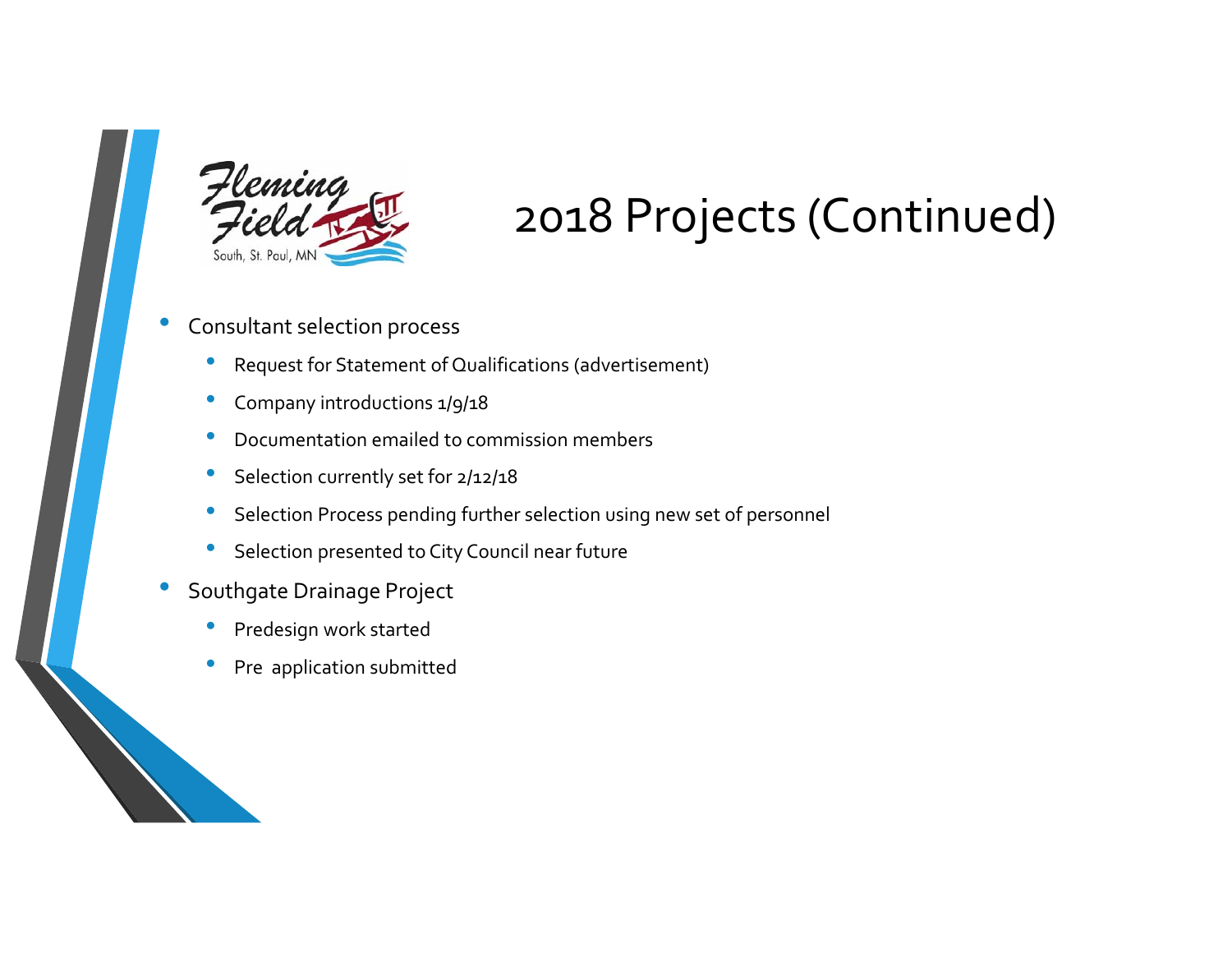

Date: March 7 2018

- To: Airport Advisory Commission
- From: Joseph Carney, Interim Airport Manager
- RE: NFL Super Bowl 2018 Wrapup

This will be an update of the final review of the Super Bowl preparations and outcomes.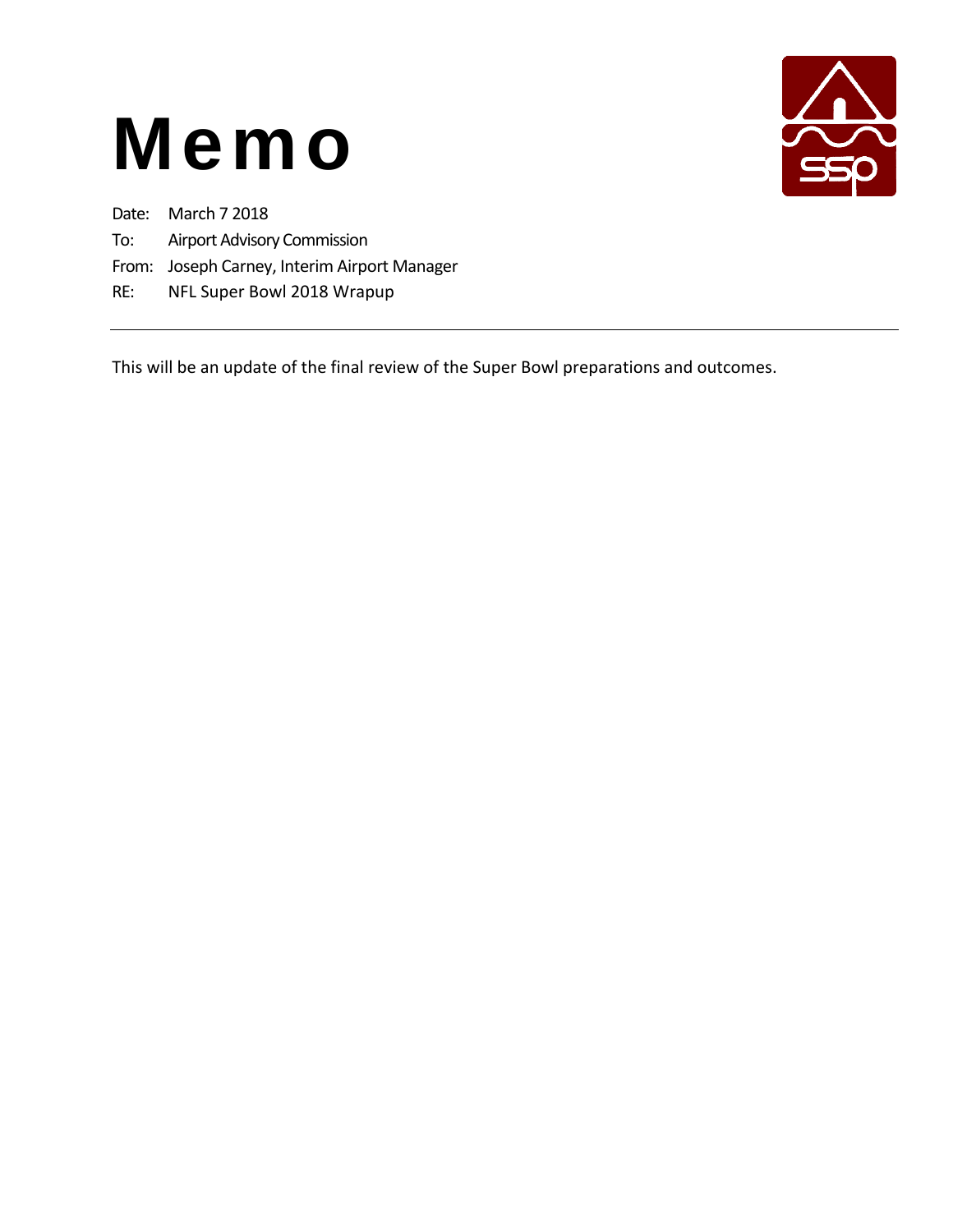

| Date: March 7 2018                           |
|----------------------------------------------|
| To: Airport Advisory Commission              |
| From: Joseph Carney, Interim Airport Manager |

#### RE: Hangar Roof Repair & Replacement Project Update

#### **Overview**

The airport has awarded the contract to All Elements. They should start work as soon as the weather turns warmer. Tenants were contacted reference adding insulation. Xcel Energy and the roofing contractor were contacted to see what the ROI would be for the added insulation. It was determined that adding interior high‐ efficiency ceiling fans would be a better choice.

The door replacement is still on hold awaiting the determination of funds to cover the cost. The anticipated cost would be +/‐ \$60,000 which the airport has to fund 100% with no Federal or State reimbursement.

Update: the project is slated to start as soon as weather permits. Equipment and material is due to be positioned ~March 19, 2018.